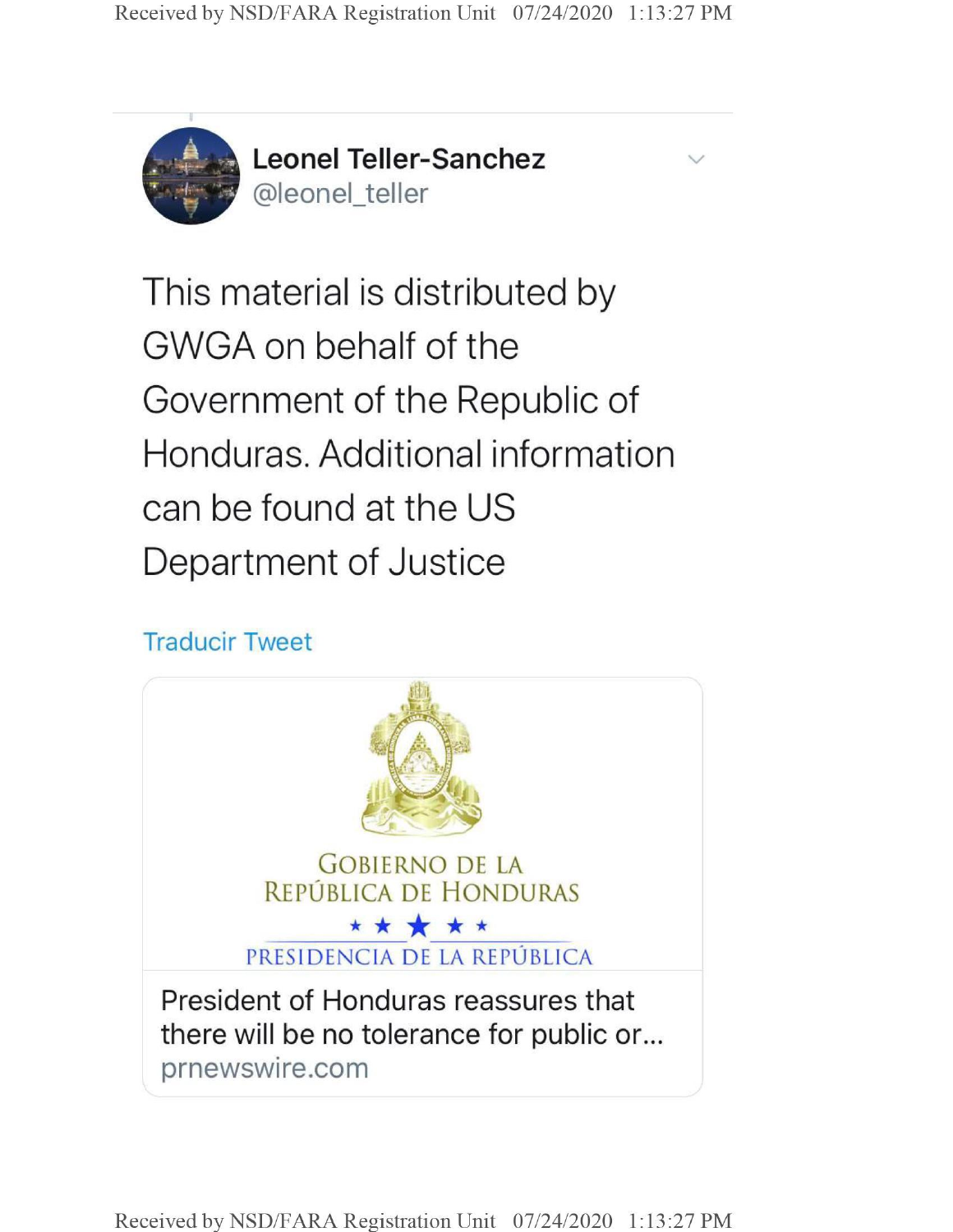@POTUS @VP @SpeakerPelosi @SecPompeo @DHS\_Wolf @WHAAsstSecty @SenatorRisch @SenatorMenendez @marcorubio @SenatorCardin @RepEliotEngel @RepMcCaul @RepSires @RepRooney @HispanicCaucus @Southcom "Iron hand against corruption" President of Honduras

## Traducir Tweet



**Received by NSD/FARA Registration Unit 07/24/2020 1:13:27 PM**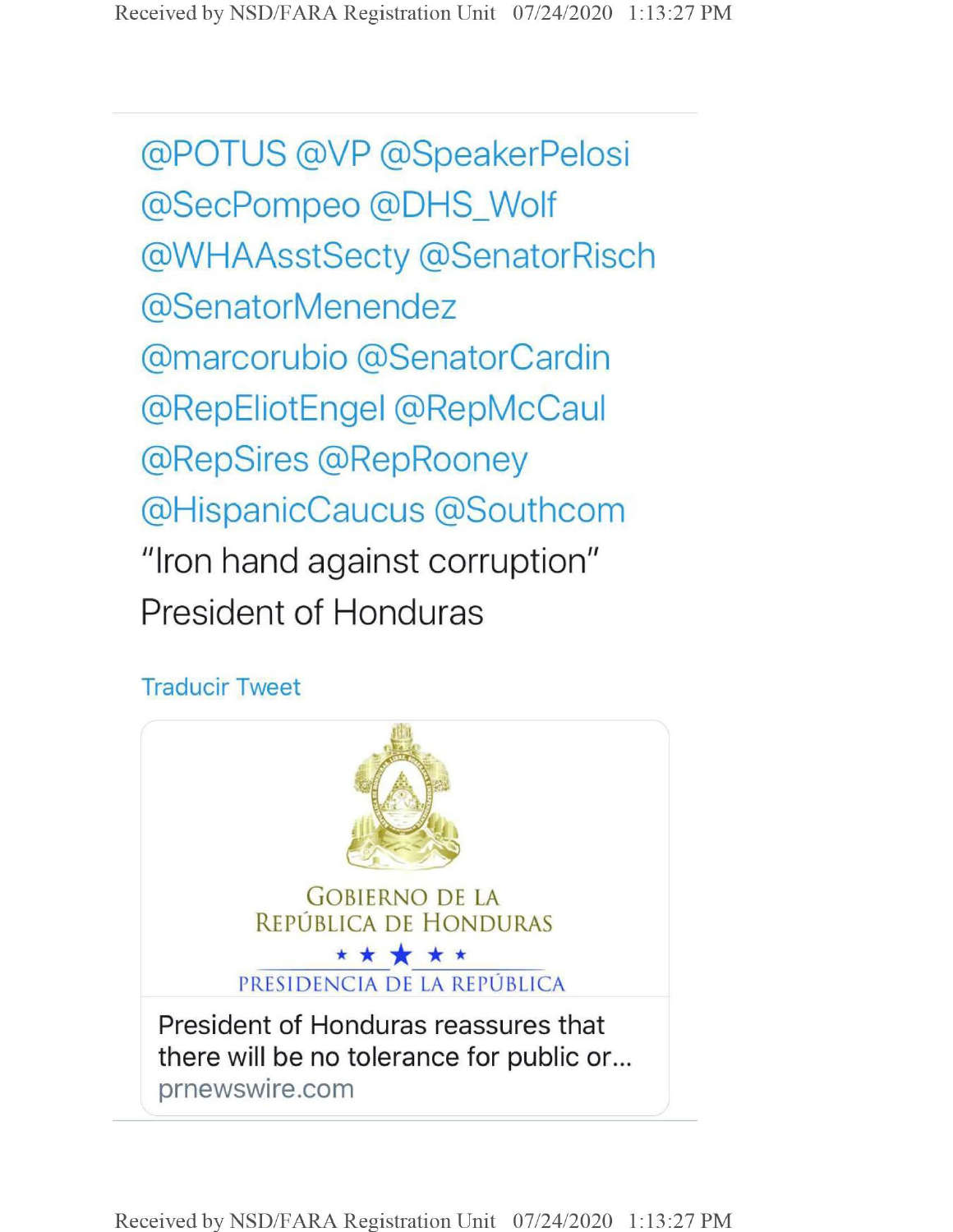# President of Honduras reassures that there will be no tolerance for public or private corruption in handling COVID-19 emergency

English



NEWS PROVIDED BY **The Government of the Republic of Honduras-\*** Jul 15, 2020, 22:20 ET

TEGUCIGALPA, Honduras, July 15, 2020 /PRNewswire/ -- President Hernandez reacted to the irregularities found during process for purchasing seven mobile hospitals for attending the pandemic emergency in Honduras, a case that is currently under investigation of the corresponding authorities. "We will not allow anyone to mess around with the health and wellbeing of the people. <sup>I</sup> am being loud and clear: to all public officials or businesses that pretend to take advantage of the emergency by abusing this tragedy, my government will not tolerate such acts and we will make sure that if it happens, justice will be served at a court of law," emphasized the President of Honduras Juan Orlando Hernández.

Mobile hospitals became an option for many countries since they come fully equipped with components that were scarce in the international market, such as clinics, laboratories, intensive care rooms and respirators, and protective gear for front-liners, among others. However, the supplier for Honduras case did not comply with the delivery due date and there are doubts